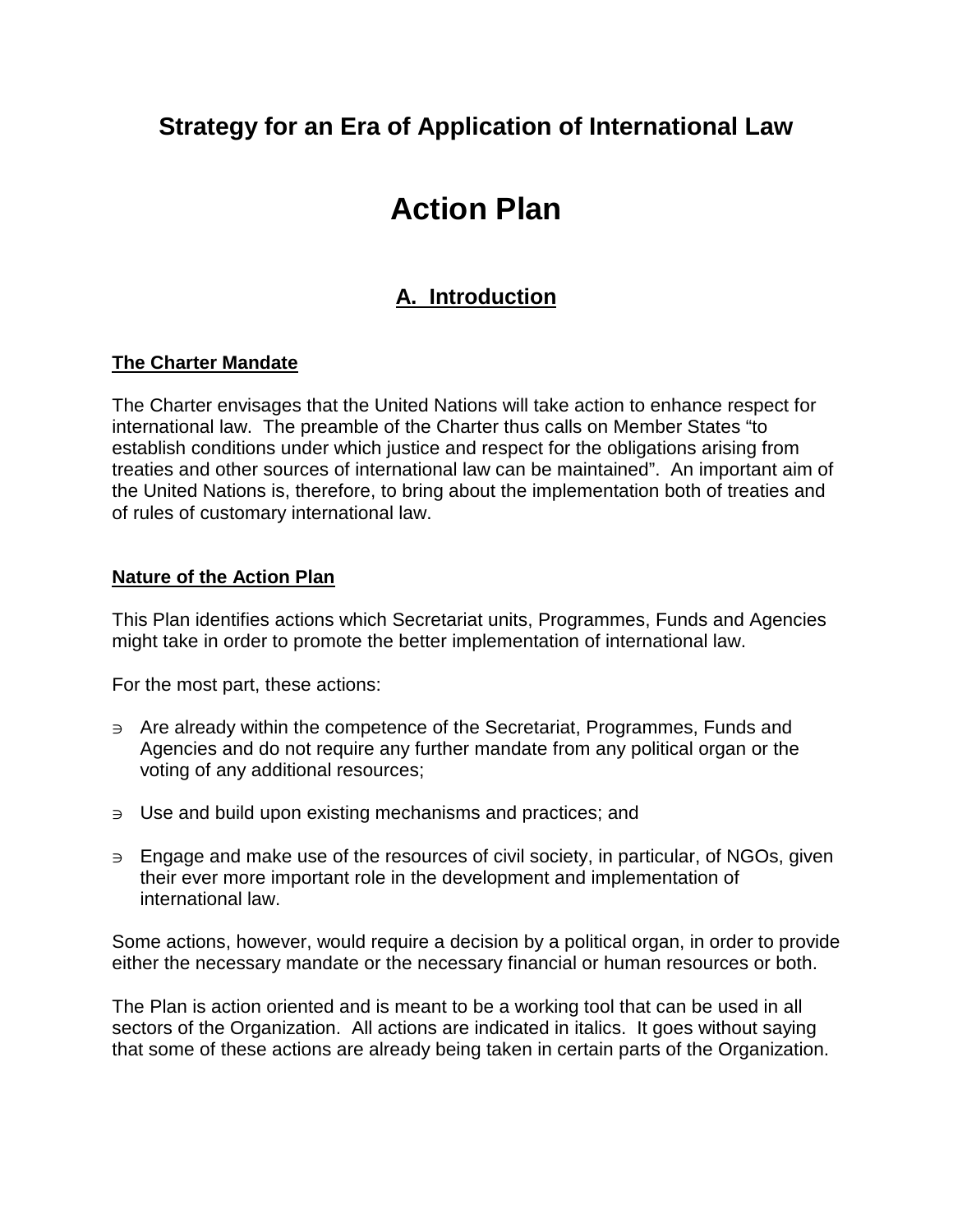# **B. Suggested Actions**

#### **1. Encouraging Participation in Multilateral Treaties**

#### **Background**

This Action Plan is directed towards promoting compliance by States with the treaties they have ratified. At the same time, it is beyond dispute that measures to promote wider and faster participation in multilateral treaties will both complement and reinforce a programme that is aimed at ensuring greater compliance with those same treaties.<sup>1</sup>

#### Issue

Many multilateral treaties of potential global application remain unsigned by a large number of States or, though signed, unratified. The objective of creating a global framework of binding norms in the areas concerned is consequently frustrated, particularly in those cases in which the treaties are prevented from entering into force.

#### Action

l

*A) The Secretary-General may wish to use his unique position to advocate the signature and ratification of treaties. The following suggestions are made with a view to enhancing the effectiveness of such advocacy:* 

- <sup>∋</sup>*A list of a dozen or so key multilateral treaties should be compiled by EOSG, in consultation with relevant Secretariat units, Programmes, Funds and Agencies, which treaties should be the subject of a focused and sustained campaign;*
- <sup>∋</sup>*The Secretary-General may wish to make it a standard practice to use the opportunities provided by bilateral contacts, such as country visits and meetings with Heads of State or Government, as well as multilateral meetings and statements to the press, to advocate signature and ratification of these key treaties;*
- <sup>∋</sup>*Reports of the Secretary-General to political organs might also be used for this purpose;*
- <sup>∋</sup>*The Secretary-General may, as and when appropriate, write directly to Heads of State or Government encouraging signature and ratification of the selected treaties;*

<sup>1</sup> OHCHR has already instituted a campaign, with the Secretary-General's support, aimed at achieving universal participation in the six main human rights treaties by 2003.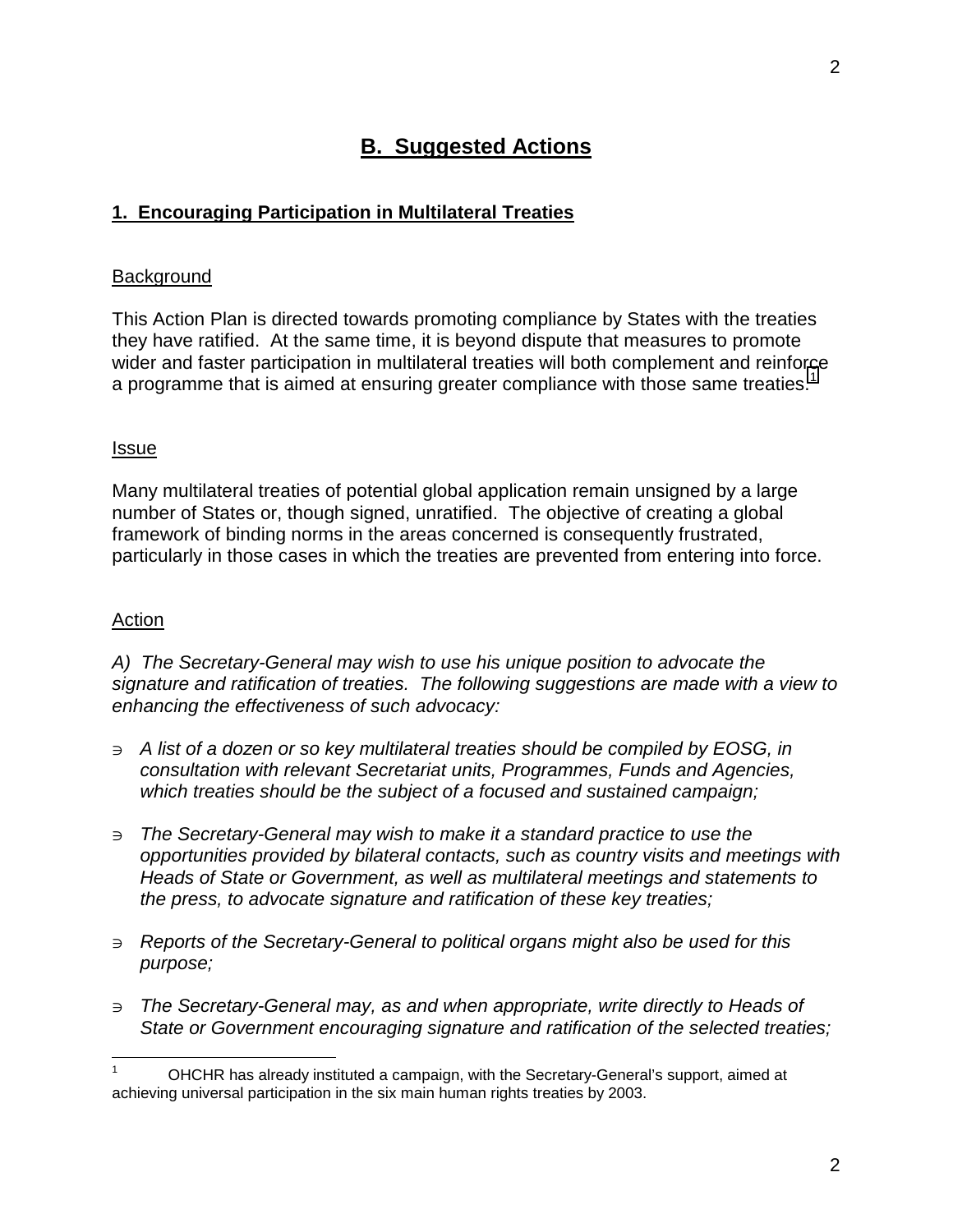Target audiences of the Secretary-General's advocacy should also include non-*State actors, NGOs and other groups in civil society with a particular interest in specific treaties, with a view to enlisting their support.* 

*B) The following additional steps might also be taken to promote signature and ratification of the selected treaties that are the subject of the campaign:* 

- <sup>∋</sup>*DPI, in collaboration with OLA and other relevant offices, might initiate a campaign to raise consciousness amongst parliamentarians, public policy research centres, legal professional associations and the public at large both of the selected treaties and of their status as to signature and ratification;*
- <sup>∋</sup>*The assistance of the secretariats of the regional commissions, treaty secretariats and the secretariats of the specialized agencies should be sought for this campaign, as well as the assistance of Regional Centres, UNICs and UNDP country teams;*
- <sup>∋</sup>*The assistance of particular NGOs working in relevant fields might be sought to encourage Governments to sign and ratify the treaties concerned;*
- <sup>∋</sup>*Small, high-level missions might be sent to capitals to contact government officials with direct responsibility for the signature and ratification of the selected treaties;*
- <sup>∋</sup>*A solemn ceremony might be organized in connection with the Millenium Summit to encourage visiting dignitaries to sign the treaties or, if possible, deposit their instruments of ratification or accession. In this connection:* 
	- *Assistance in, and support for, this initiative should be sought from Permanent Missions, NGOs, the regional commissions, UN Programmes, Funds and Agencies, Regional Centres, UNICs and the specialized agencies;*
	- *The Treaty Section of OLA should take special measures to provide technical assistance to Permanent Missions regarding the completion of the necessary treaty formalities;*
	- *A book might be produced for distribution at the Summit, containing a list of conventions deposited with the Secretary-General highlighting the treaties that are the focus of the campaign, with a brief introduction to each treaty written by an internationally recognised personality closely associated with the treaties concerned explaining its importance.<sup>2</sup>*

l

<sup>2</sup> For example, Jody Williams on the Ottawa Convention and Nelson Mandela on the Convention against Racial Discrimination.

This would initiative would require funding.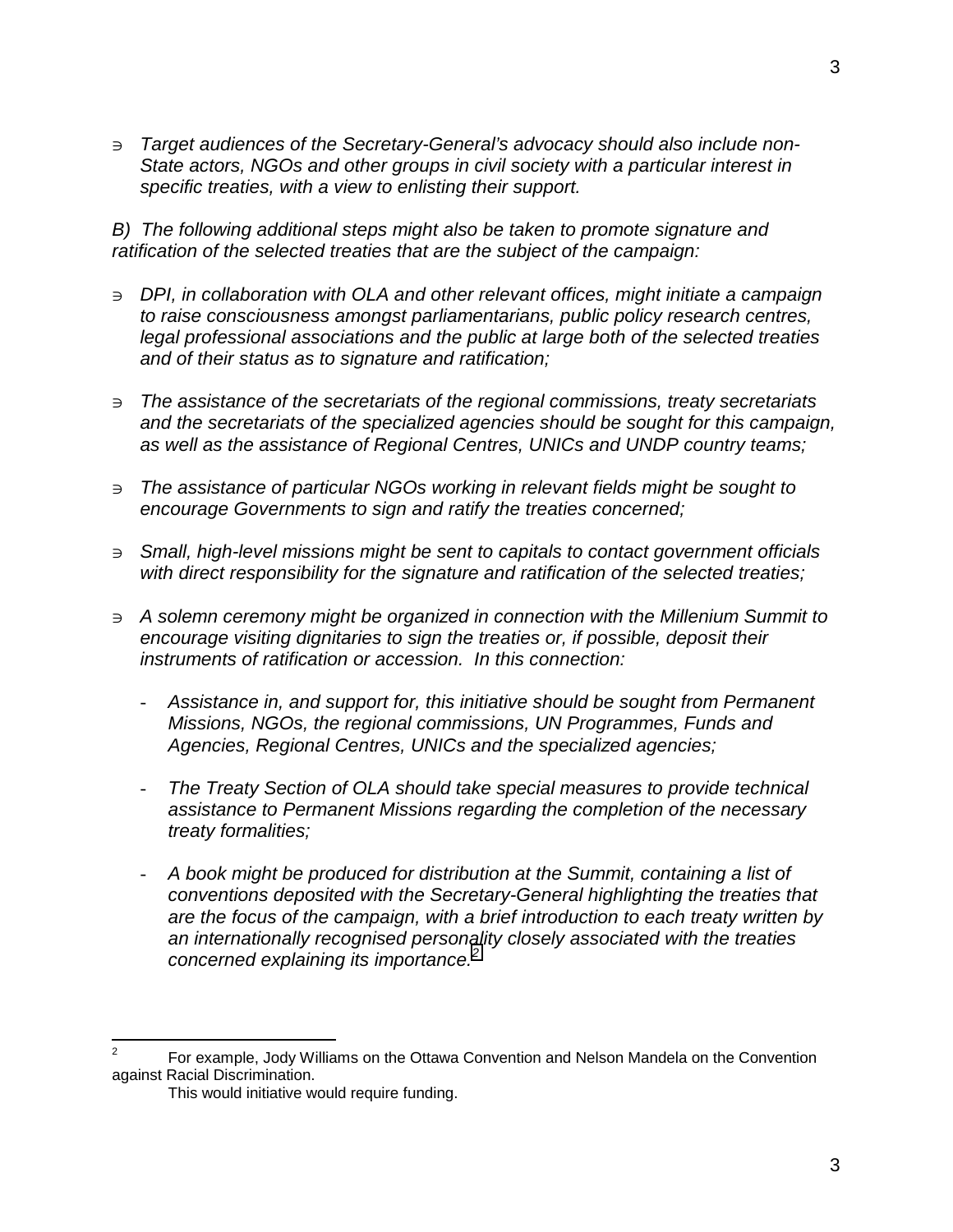# **2. Assisting States to Prepare Necessary Implementing Legislation**

#### **Background**

In many national legal systems, at least certain of the rules of international law that are binding upon the State automatically become part of national law without the necessity for any further action on the part of State institutions. In most systems, though, further institutional action is needed in order to create new national laws which will ensure that the State's international obligations are implemented.

#### Issue

Many States have very limited resources or expertise at their disposal for the purpose of preparing legislation to implement their international obligations. Situations may consequently arise in which a State's international obligations are not properly implemented, or are even not implemented at all, with the result that individuals and corporations are not accorded the rights and benefits for which international law provides.<sup>3</sup>

#### Present Practice

To address this problem, a number of Secretariat units, Programmes, Funds and Agencies provide assistance to Governments in drafting or reviewing national laws to implement their international obligations. These measures include:

- The organization of seminars or briefing sessions for Government officials on the implementation of specific multilateral treaties.
	- Examples:

The International Trade Law Branch (ITLB) of OLA runs seminars and briefing sessions on UNCITRAL conventions for government officials and for legislators.

An NGO, with the assistance of OLA, recently organized an informal briefing on the implementation of the Rome Statute of the ICC for delegations attending the ICC Preparatory Commission.

<sup>—&</sup>lt;br>3 The adoption of national laws aimed at implementing a treaty is, in many national legal systems, a step which is taken before proceeding to ratify that treaty. The inability of a State to allocate appropriate resources to preparing the necessary implementing legislation may consequently prevent that State from ever proceeding to ratify a treaty. Action by the Secretariat to assist States in preparing the legislation needed to implement treaties will therefore contribute to promoting the faster and more widespread ratification of those treaties, as well as securing their better implementation.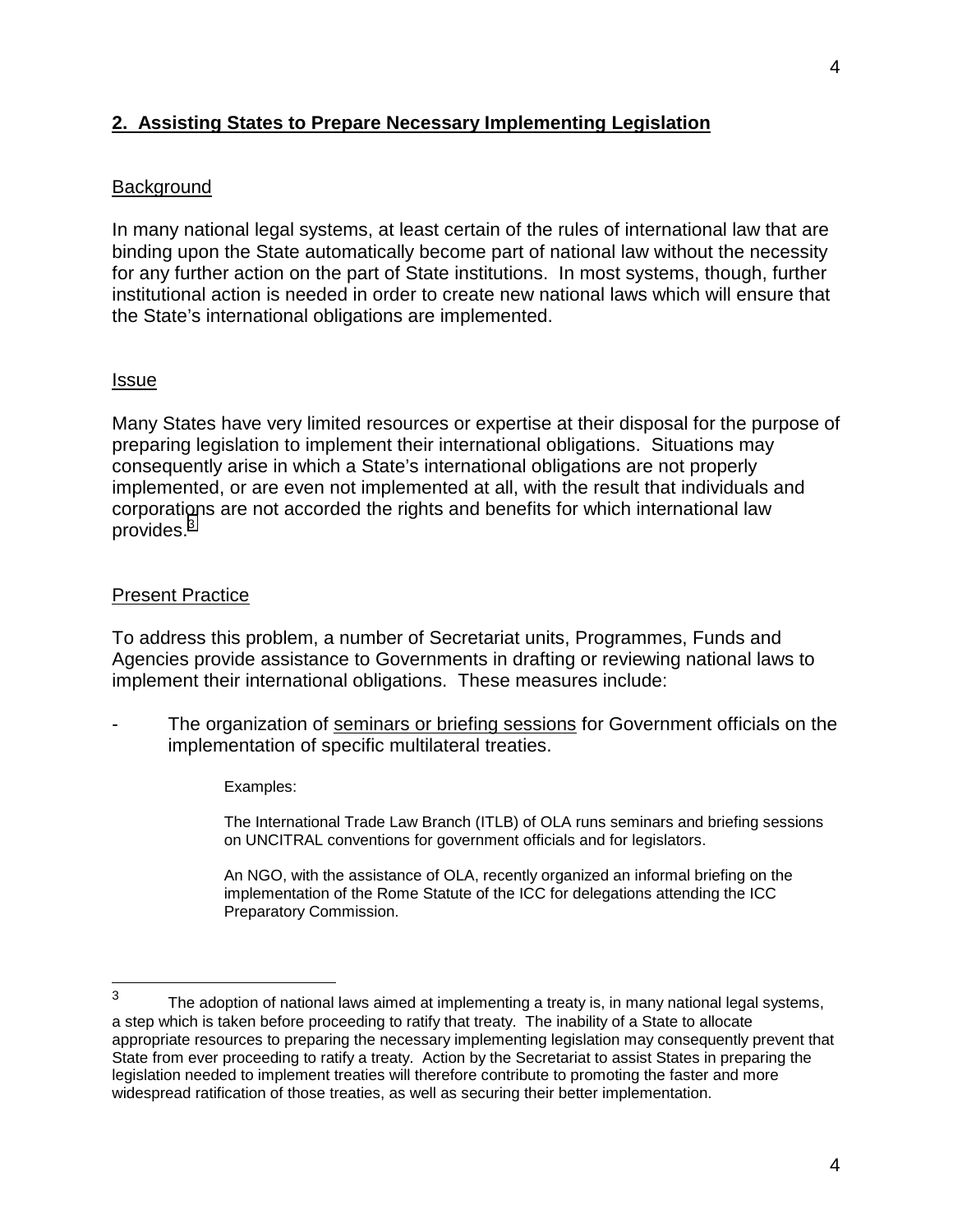The provision of technical assistance to States, at their request, in particular, by providing them with experts who either undertake the drafting of their national laws for them or give their Government officials advice and assistance in that task.

#### Examples:

The International Trade Law Branch (ITLB) of OLA provides services by technical consultants to particular States that wish to implement specific uniform commercial laws or conventions, in particular by reviewing draft legislation which has been prepared by national authorities or by providing those authorities with assistance in the actual preparation of their drafts.

UNDP organizes the provision of technical assistance to States in the drafting of national laws regulating judicial administration, legal procedure and access to justice.

UNHCR provides technical assistance to States in preparing legislation to implement the 1951 Geneva Convention and its 1967 Protocol. OHCHR and UNICEF also provide technical assistance of this type within the particular areas of their mandates.

#### **Action**

- <sup>∋</sup>*The Secretariat, Programmes, Funds and Agencies should take steps towards providing such assistance on a more systematic and widespread basis;4*
- <sup>∋</sup>*In furtherance of this objective, the Secretariat should take stock of the experience of those units that are already involved in providing Governments with assistance of this type with a view to identifying those approaches which have proved most efficacious and cost-effective ("lessons learned");*
- <sup>∋</sup>*The Secretariat units, Programmes, Funds and Agencies which provide technical assistance in the preparation of legislation to implement international obligations should better coordinate their activities with a view to maximizing their effectiveness and avoiding duplication.<sup>5</sup> In particular:* 
	- *If several agencies or organizations are providing assistance in respect of the same subject matter, they should endeavour to coordinate their programmes.*

l 4 For Secretariat units themselves to run seminars would require a mandate, if one does not already exist, together with funding. Programme managers should pay attention to this in the elaboration of the next medium-term plan.

<sup>5</sup> OHCHR has already conducted a review of UN technical assistance programmes in the field of human rights, further to the decision in the Secretary-General's reform programme for the Organization.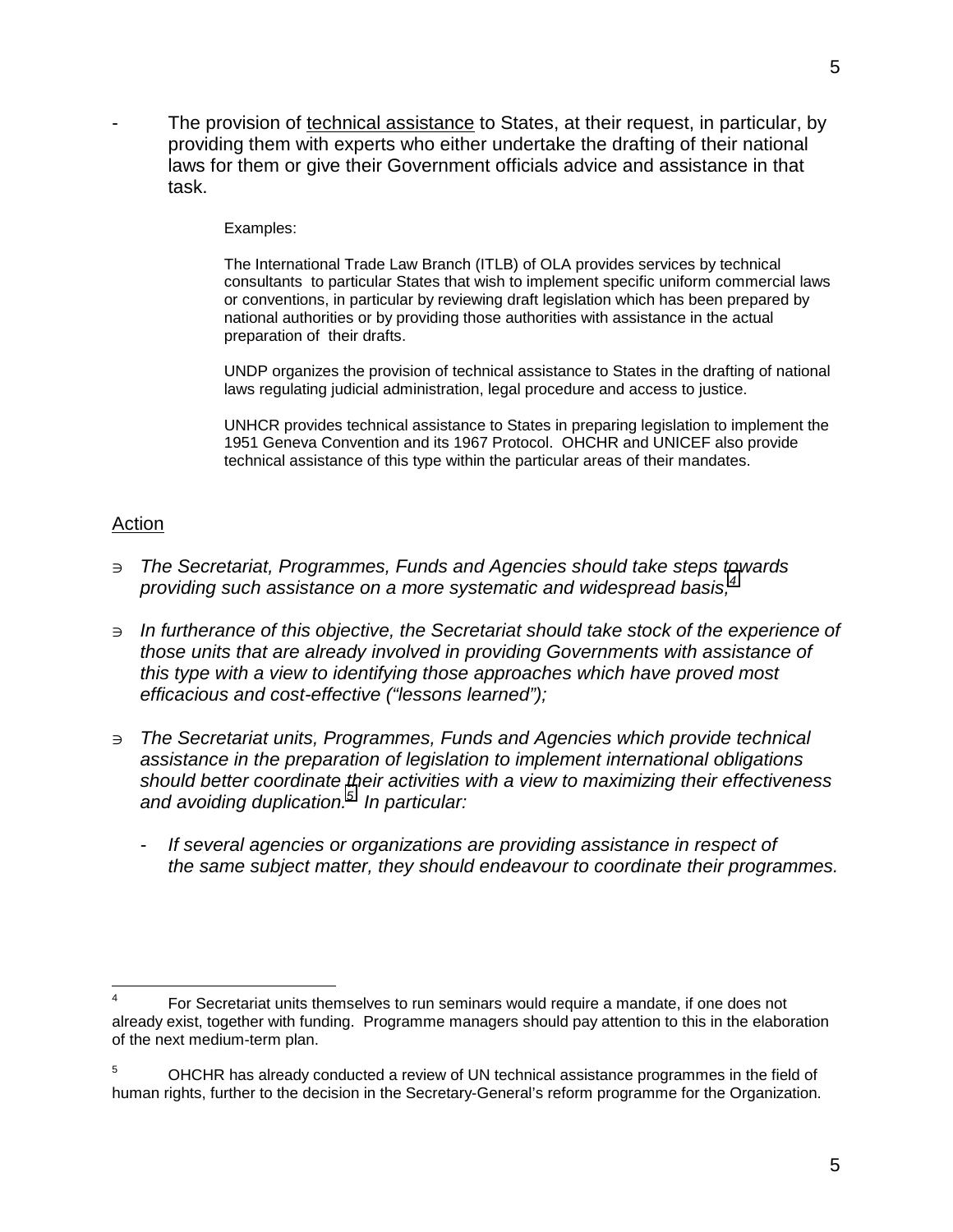Example:

The programmes run by UNDP, OHCHR, ODCCP, UNV, UNOPS, UNICEF, ILO and UNCTAD on access to justice and good governance may benefit if more coordination could be achieved.

*- Units which run programmes of assistance in fields to which the programmes of other units are relevant should share their expertise.* 

Example:

The International Trade Law Branch (ITLB) of OLA has taken steps to ensure that UNCITRAL texts are taken into account in programmes of technical legal assistance that are run by development agencies.

- <sup>∋</sup>*The Secretariat, Programmes, Funds and Agencies, with the assistance of relevant treaty bodies, should ensure that government officers are provided with training on a more sustained and general basis in the drafting of domestic legislation to implement treaty commitments ("capacity building"). This might be done through the direct provision of such training or by developing national capacity to provide such training ("training trainers");<sup>6</sup>*
- <sup>∋</sup>*The International Law homepage on the UN Website should include a new sub-site entitled "Technical Assistance to States", clearly identifying all UN offices that provide assistance to Governments in the preparation of legislation to implement international obligations;<sup>7</sup>*
- <sup>∋</sup>*Wherever feasible, websites and sub-sites maintained by Secretariat units, Funds, Programmes and Agencies should include, amongst the information on any treaties that are featured on the site, the texts of relevant implementing legislation adopted by States and reported to the Secretariat;*
- <sup>∋</sup>*The Secretariat, Programmes, Funds and Agencies, should, where they are not themselves in a position to provide technical assistance, explore the possibility of enlisting the assistance of relevant IGOs or NGOs, as appropriate.*

<sup>—&</sup>lt;br>6 This would require a mandate, together with funding, where none currently exists. Programme managers should pay attention to this in the elaboration of the next medium-term plan.

<sup>7</sup> This would require the allocation of additional resources.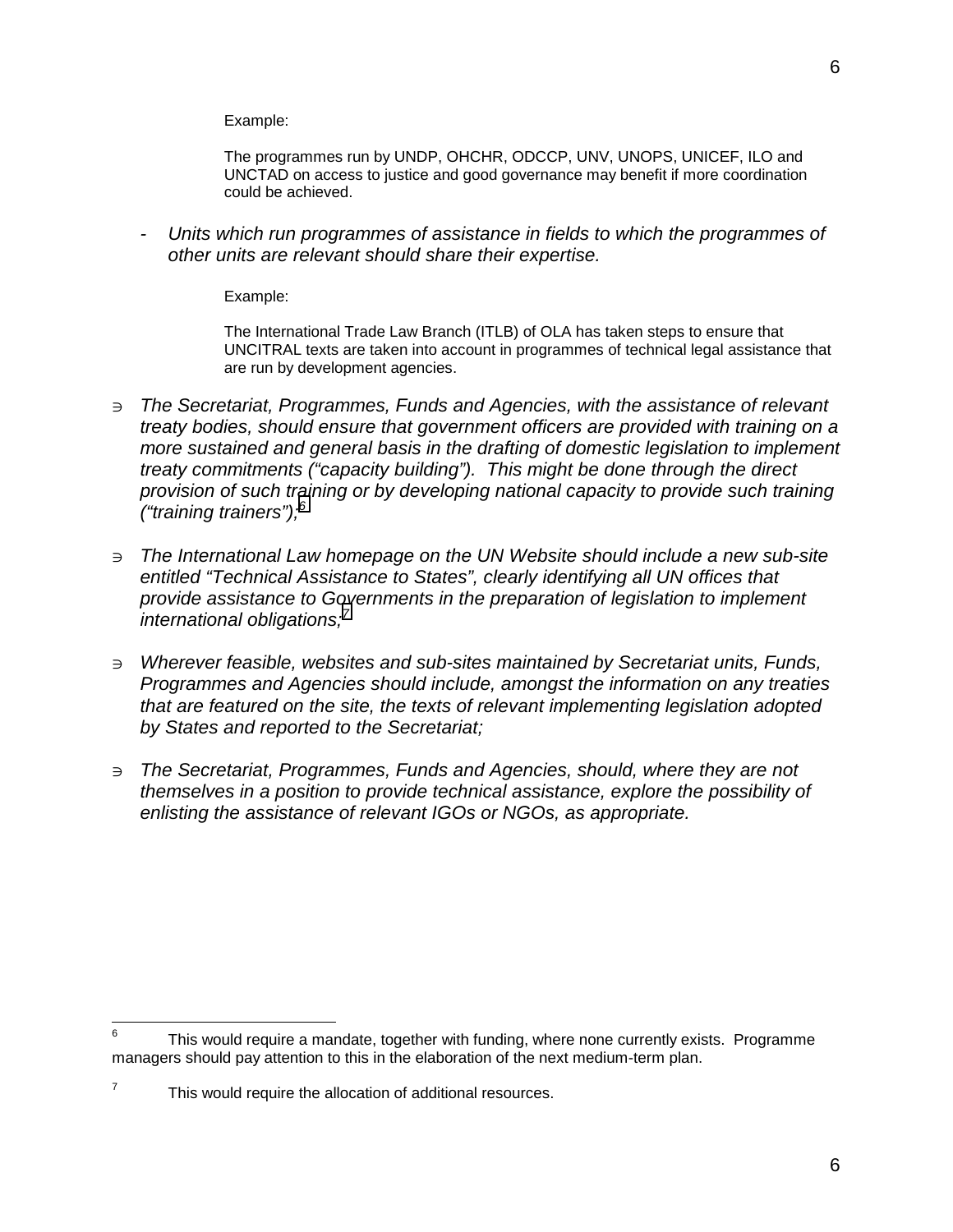# **3. Training of Judges and Practising Lawyers**

#### **Background**

Just because a national legal system contains rules which are designed to ensure the implementation of the State's obligations under international law does not mean that those obligations will be complied with. Those rules of national law need themselves to be observed. In particular, they need to be implemented in a manner that is consistent with the State's international obligations.

For this to occur, it is important that those who administer and apply the law particularly, the judiciary — and those who give advice on the application of the law typically, lawyers — are familiar with international law and know how to research, understand and work in that field.

#### Issue

Judges and lawyers at the national level frequently display a lack of familiarity with international law, together with a lack of facility in researching, interpreting and applying it. As a result, international law is often misapplied and is sometimes not applied at all.

It is, therefore, highly desirable that practising lawyers and judges receive training in international law, so that they know how to research and interpret international law when the occasion demands and so ensure that international law is properly applied.

#### **Actions**

- <sup>∋</sup>*The Secretariat, Programmes, Funds and Agencies might take steps to promote the better training of lawyers and judges in international law. In particular they should:* 
	- *Promote courses in international law which sitting judges and practising lawyers may take on a voluntary basis;*
	- *Advocate the adoption of a qualifying requirement for the judiciary and for practising lawyers that they have taken a course in international law during their professional training; and*
	- *In jurisdictions where there is a requirement that practitioners undertake continuing legal education, encourage recognition of courses in international law as fulfilling applicable requirements in that regard;*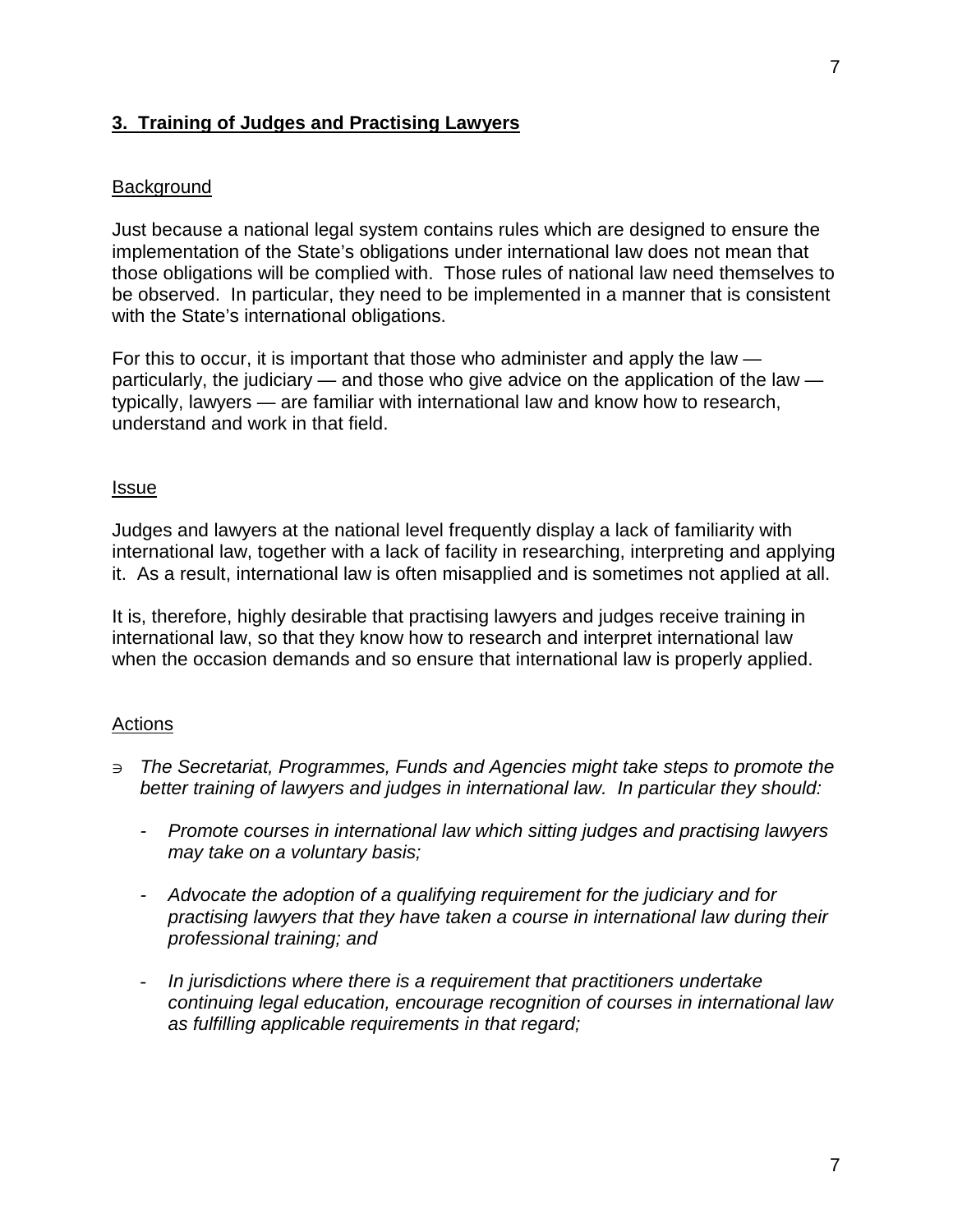- <sup>∋</sup>*In pursuit of this objective, the Secretariat, Programmes, Funds and Agencies might enlist the assistance of international and national associations of lawyers who are active in the field of international law,<sup>8</sup> encouraging them to:*
	- *Organise panels at their conferences on the topic of the implementation of international law in national law;*
	- *Invite (from a provided list) key-note speakers from the Organization;*
- <sup>∋</sup>*The Secretariat, Programmes, Funds and Agencies should take up opportunities to address international meetings of the judiciary whenever possible. Efforts should be made to identify further appropriate opportunities for contacting and addressing national judiciaries and professional lawyers associations;*
- <sup>∋</sup>*In those cases in which the Organization is itself engaged in the training of the national judiciary, basic training in international law should be built into the programmes concerned;*

#### Examples:

It is assumed that this is done in missions, such as MICIVIH, which run training programmes for lawyers and the judiciary in the rule of law, in UNDP programmes to promote access to justice and good governance and in OHCHR's technical assistance programmes and field operations.

<sup>∋</sup>*The Secretariat should aim to make available to a State, upon its request, training for its national judiciary in the implementation of specific treaties or groups of treaties*  which have been, or are about to be, ratified by that State.<sup>9</sup>

Examples:

The briefings which are organized and run for judges and arbitrators by the International Trade Law Branch (ITLB) of OLA on the implementation of UNCITRAL texts which have been incorporated into national legislation.

The training programmes which UNHCR runs for members of national refugee commissions in the implementation of refugee conventions which have been incorporated into national law.

l 8 Such as the African Society of International Law, the American Bar Association (ABA), the American Society of International law (ASIL), the British Institute of International and Comparative Law (BIICL), the Canadian Society of International Law, the International Bar Association (IBA) and the Société française pour le droit international (SFDI).

<sup>9</sup> This would require a mandate, together with funding, where none currently exists.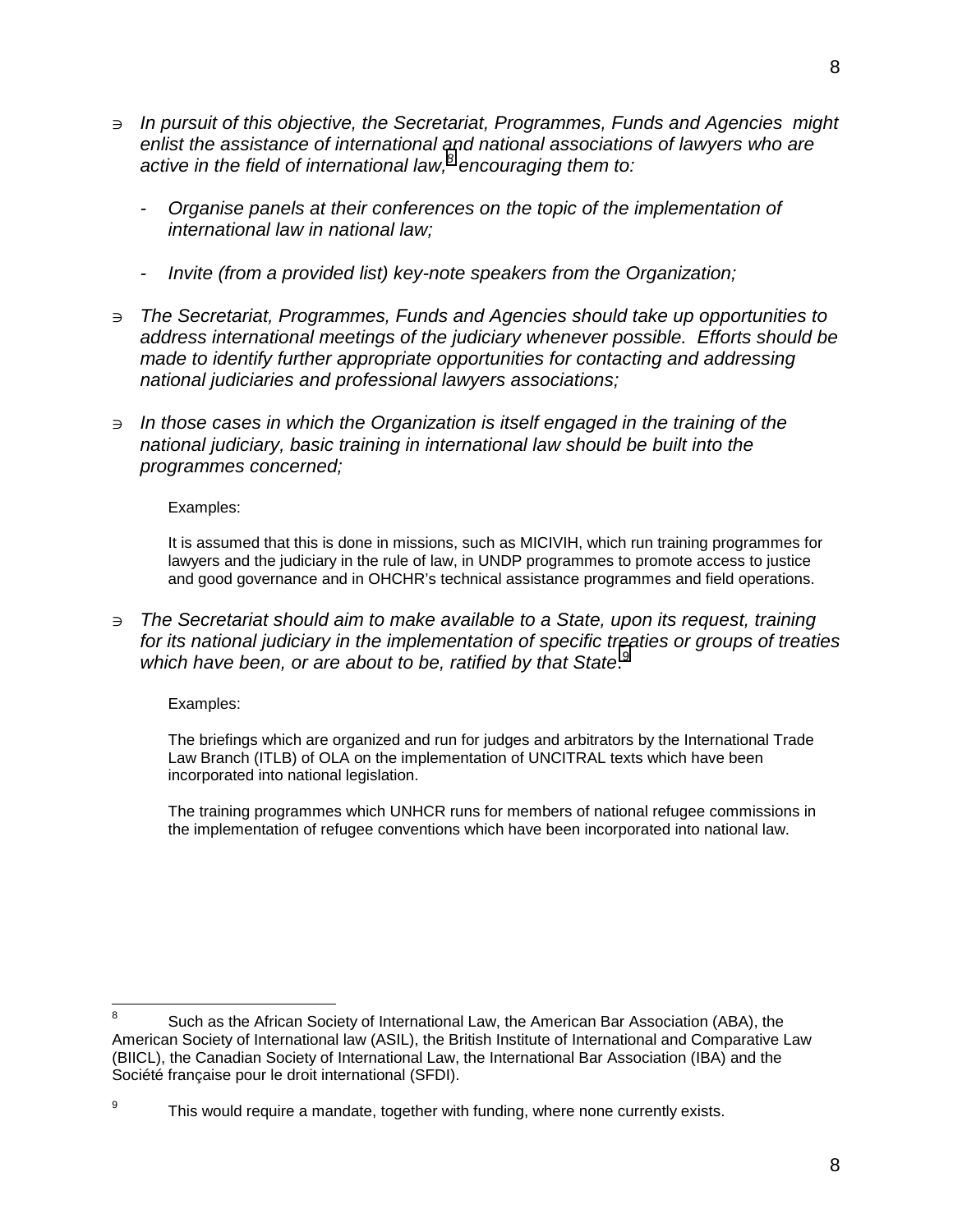# **4. Training of Others who are Involved in the Application of the Law**

#### **Background**

The Organization currently runs a considerable number of training programmes in specific aspects of international law. These include the training of law-enforcement officers in aspects of human rights concerning the rights of suspects, the training of prison officers in the human rights of detainees, the training of social workers in aspects of human rights concerning juvenile justice and the training of immigration officers in refugee law.

#### **Issue**

As the Organization strengthens its training activities, it becomes increasingly important to adopt a co-ordinated approach.

In order to avoid duplication, mixed messages and confusion on the relevance of the different bodies of international law, training programmes must be devised, organised and run in such a way as to ensure that those involved in the application of law at the national level understand their obligations under the full range of the various domains of international law, including Human Rights Law, International Humanitarian Law and International Refugee Law.

Coordination is also essential in order to assure that the particular roles of such institutions as the International Committee of the Red Cross and the High Commissioner for Refugees are respected and strengthened.

#### Action

*The Secretariat should take steps to encourage the coordination of training activities for those involved in the application of the law at the national level. To this end:* 

- <sup>∋</sup>*The Secretariat might encourage the High Commissioner for Human Rights, the International Committee of the Red Cross, the High Commissioner for Refugees and other relevant institutions, including NGOs, to establish a forum for coordinating their various training activities for those involved in the application of law at the national level with a view to ensuring that those training activities appropriately complement each other;*
- ∋ *The Secretariat might, through appropriate channels, request UN Resident Coordinators and Country Teams in regions of internal tension or conflict to design joint strategies and programmes for the training of those involved in the application of law at the national level, including, where appropriate, relevant non-State actors.*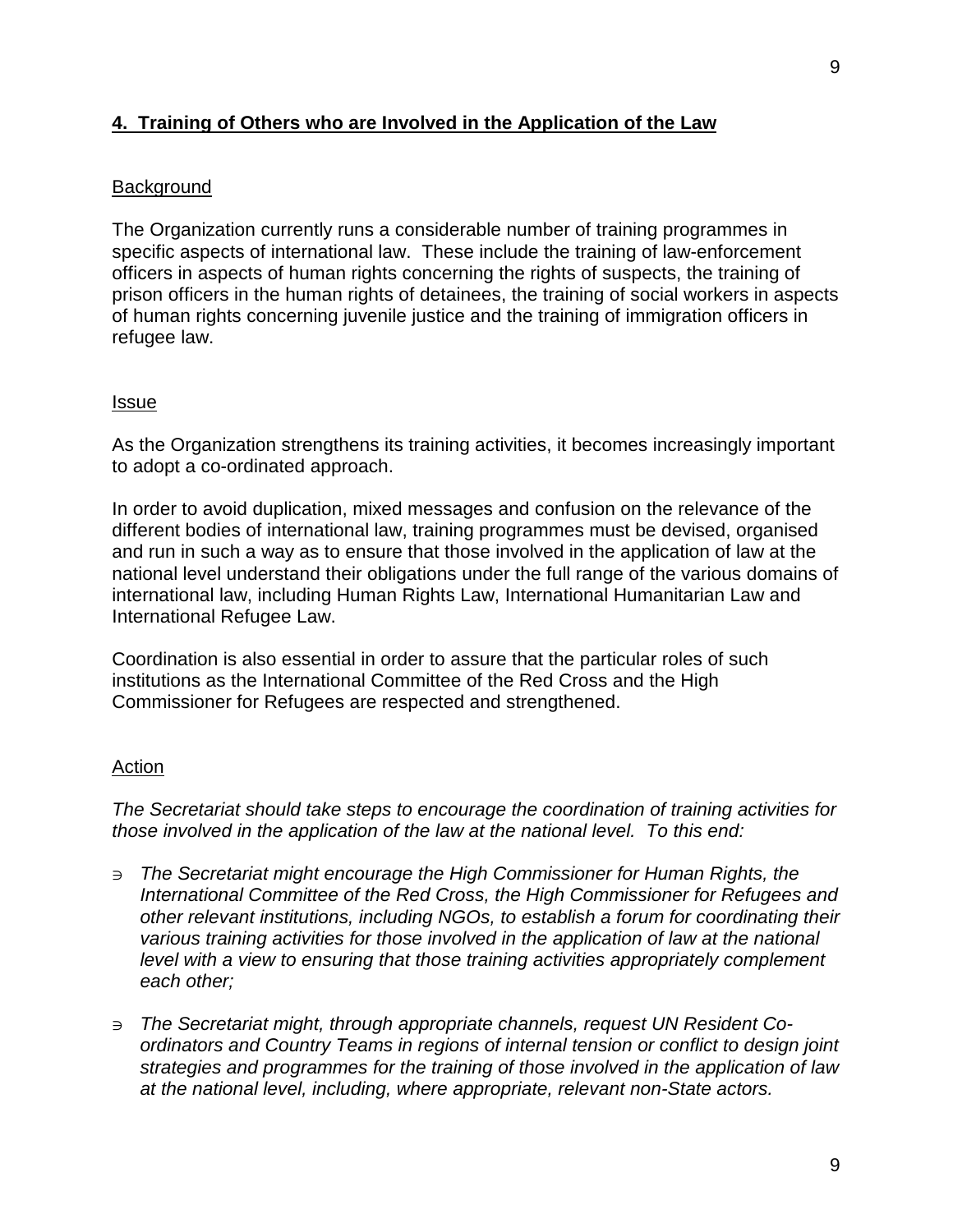# **5. Education**

# **Background**

It is desirable that lawyers and administrators be aware of international law and have some familiarity with its basic concepts and methodology. While the training courses referred to under the preceding headings may increase awareness of international law among these groups, a longer term strategy is needed to ensure that international law is more widely and better known.

#### Issue

International law is not taught in all law schools. Where it is taught, it is usually not a "core", or compulsory, subject of study — though the law of human rights in some form often is. The subject is generally not taught in courses in public administration or in business schools.

#### Action

l

*The Secretariat, Programmes, Funds and Agencies should take steps to encourage the wider teaching of international law at universities and at other institutions of higher education, in law courses and in courses on international relations, business and public administration. To this end:* 

- <sup>∋</sup>*The Secretariat, Programmes, Funds and Agencies might establish direct contact with academic institutions, providing them with relevant background materials and specialists to participate in occasional seminars and workshops;*
- <sup>∋</sup>*The Secretariat, with the assistance of experts and relevant institutions, might devise and encourage the adoption of a framework model curriculum for such courses;*
- <sup>∋</sup>*The Secretariat might commission, coordinate or arrange for the production of a textbook or of teaching materials for use together with that curriculum;<sup>10</sup>*
- <sup>∋</sup>*The Secretariat might consider creating a forum on the International Law website for the exchange of ideas among educators on the better teaching of international law;*
- <sup>∋</sup>*DPI, in consultation with OLA, might devise a campaign to raise consciousness among educators and students of the importance of international law.*

 $10$  The latter would require a mandate and funding.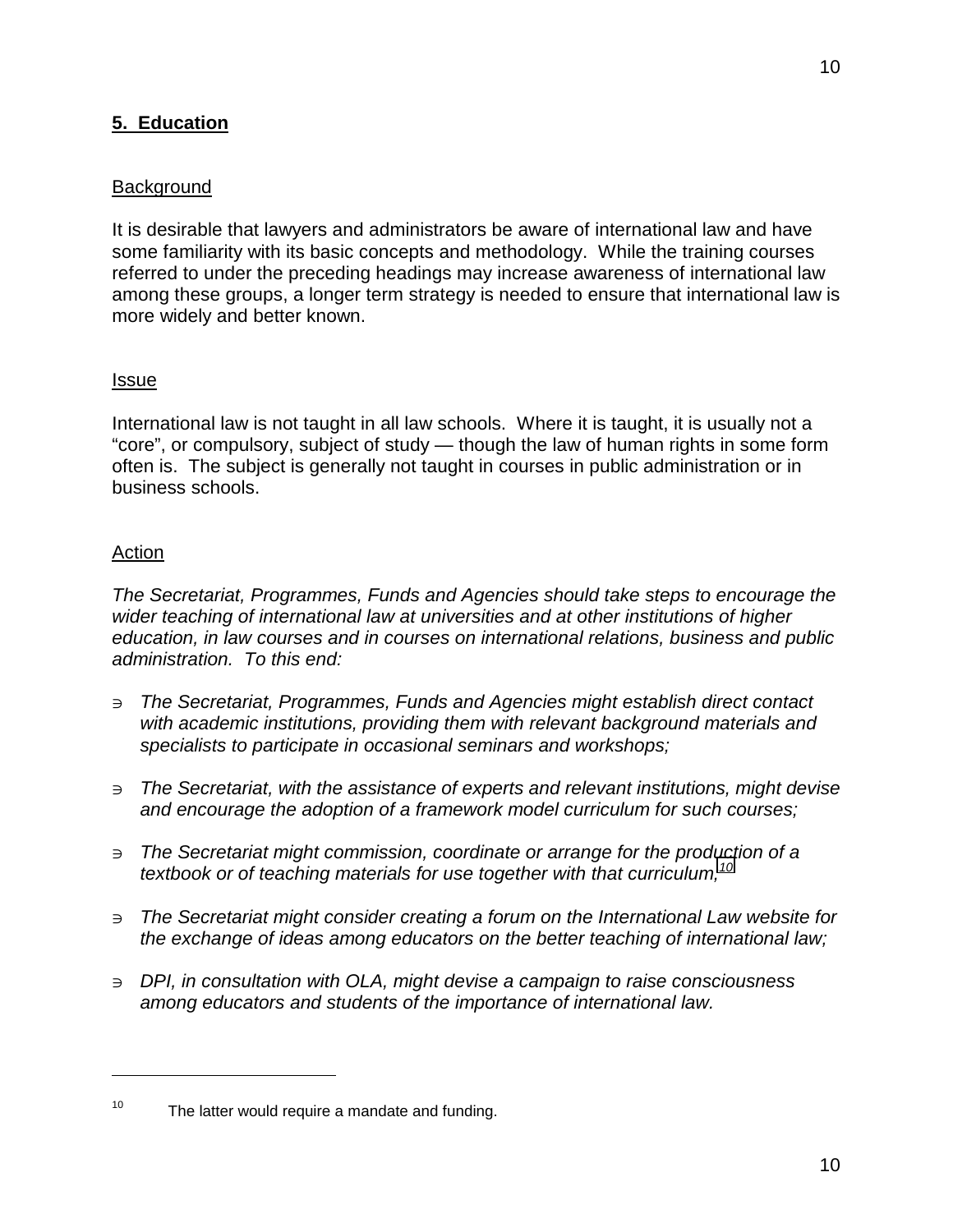# **6. Informing the General Public about International Law and about Means of Recourse Against Violations of this Law**

# **Background**

The best guarantee of the application of international law is a general public which is informed about at least the most significant of the rules of international law that have been developed for their benefit. The general public should, therefore, have readily available to it the necessary information to be able to advocate and secure its proper implementation. Electronic communications are increasingly facilitating the realisation of this objective.

# Issue

The UN maintains a large number of webpages containing information on treaties and other international legal matters. They may not be sufficiently interlinked and may not contain links to the sites of the specialized agencies or of other UN-system organizations. In general, they do not contain links to outside, non-UN sources.

# Action

l

- <sup>∋</sup>*The Secretariat, Programmes, Funds and Agencies should include on their websites treaty texts and other instruments and documents of international legal significance This might be done, inter alia, by interlinking those sites, as well as by linking them, to the extent possible and permissible, with the sites of UN-system organizations*  and of relevant NGOs enjoying consultative status with ECOSOC;<sup>11</sup>
- <sup>∋</sup>*To the extent possible, the Organization's websites should aim to provide pertinent information and assistance to those who wish to know how to take steps towards securing the rights and benefits for which international law provides or obtaining redress for violations of those rights or denial of those benefits;*
- <sup>∋</sup>*The international law homepage on the UN Website should include ;*
	- *A new sub-site entitled "Calendar of Events" linking to UN-system conferences, meetings, workshops being organized in all parts of the world;*
	- *A new sub-site entitled "Proceedings of meetings and conferences", which would post major presentations or reports presented at conferences or meetings organized by the UN Secretariat, Programmes, Funds and Agencies;*

<sup>&</sup>lt;sup>11</sup> This would require a short-term allocation of additional resources.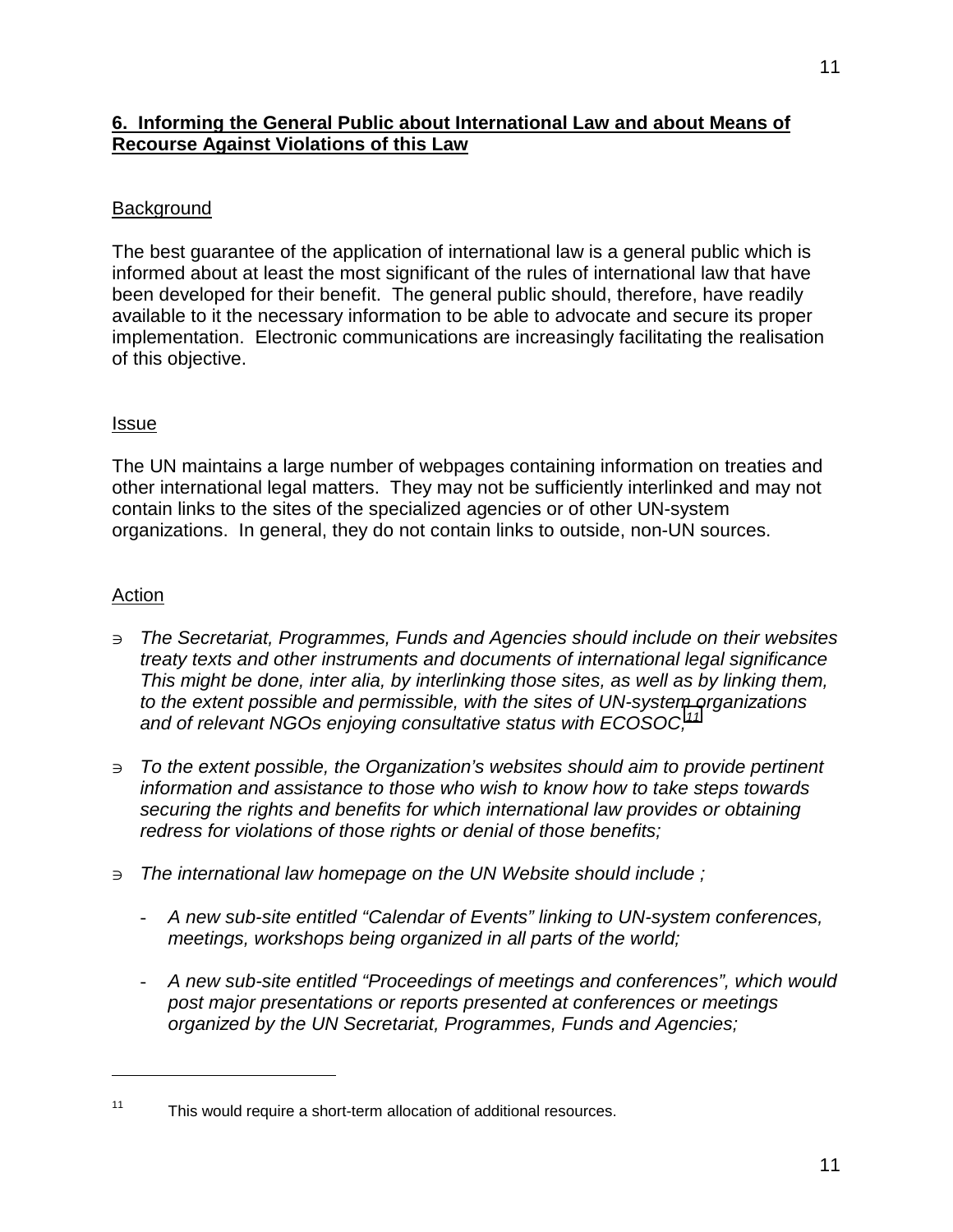- <sup>∋</sup>*Public information campaigns should be launched on a country-specific basis to promote awareness of specific treaties, in particular those that are the subject of the campaign described in Section 1 of this Plan;*
- <sup>∋</sup>*Seminars and briefing sessions on specific treaties might be organized and run for the private sector, where appropriate.*

# **7. Encouraging Acceptance of Dispute-Resolution Mechanisms**

# **Background**

Under general international law, there is no duty upon States to refer disputes to any particular method of settlement, in particular, to settlement by a third party or body. Some treaties provide for a compulsory third-party dispute settlement mechanism. However, in many cases, States parties are only bound to accept resolution of their disputes through that method if, in addition to ratifying the treaty, they have specifically accepted the obligation to resolve their disputes in that way. In other cases, they must ratify a separate protocol in order to be so bound.

# Issue

Treaty provisions of this type are often not accepted and such protocols not ratified. If disputes arise concerning the application and implementation of the treaty, States are consequently able to avoid impartial third-party evaluation of their conduct in terms of the applicable rules of international law. Those rules may then fail to be implemented.

# Action

*The Secretariat should initiate a sustained campaign to widen the circle of States accepting the competence of compulsory third-party dispute-settlement mechanisms. To this end:* 

- <sup>∋</sup>*A limited number of these mechanisms should be identified which should be the subject of a campaign (these mechanisms should include the International Fact-Finding Commission provided for in Article 90 of the First Additional Protocol to the Geneva Conventions);*
- <sup>∋</sup>*The campaign should be conducted along the lines outlined with regard to participation in multilateral treaties (see Section 1 of this Plan).*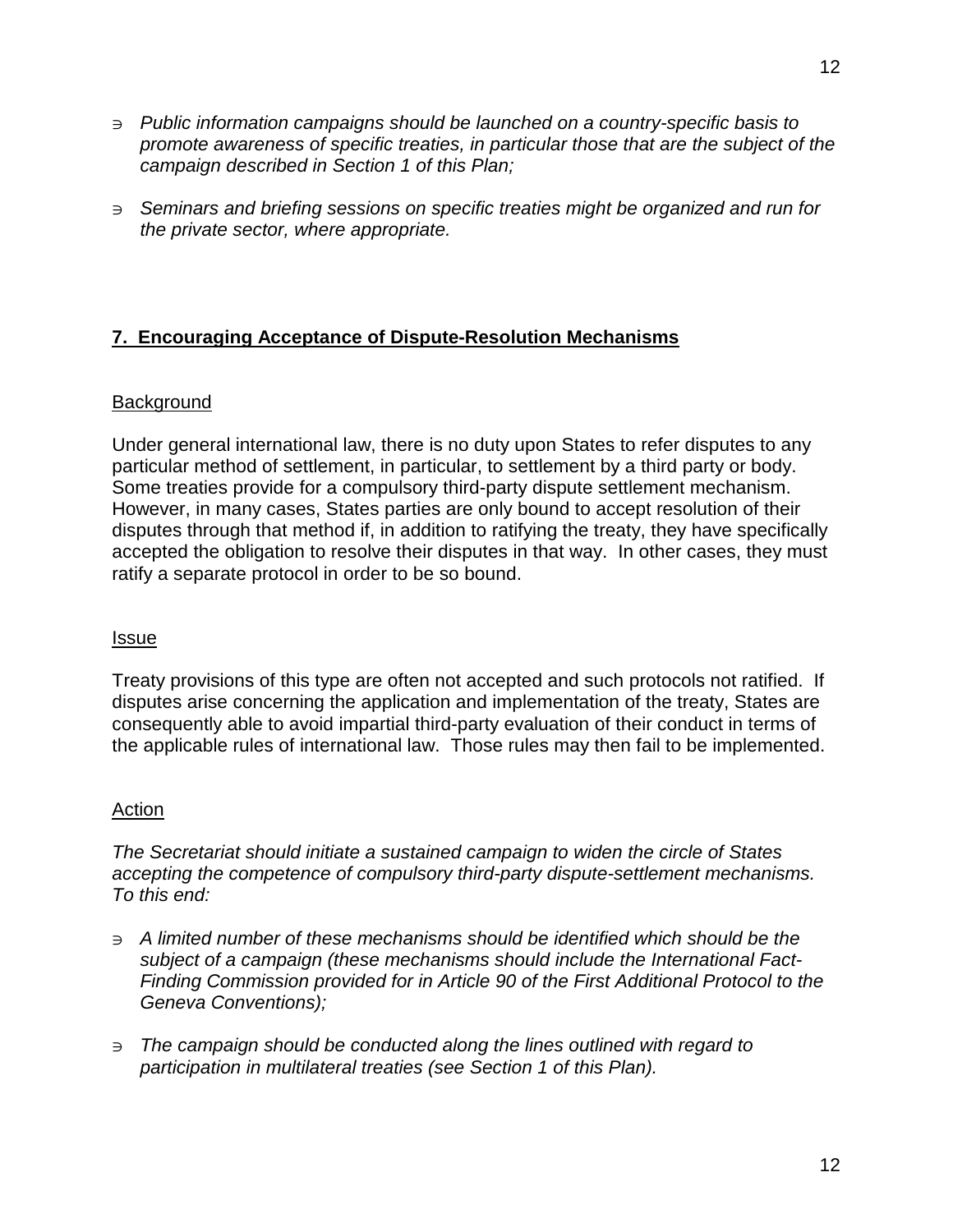# **8. Education of United Nations Staff**

#### **Background**

If the Secretariat, Programmes, Funds and Agencies are to take effective steps to promote the better application of international law, it is essential that staff members be aware of international law and appreciate its central place in the work of the Organization.

#### Issue

No general programme currently exists to promote awareness and understanding of international law among staff members. Such measures are undertaken by certain Secretariat units only. Such awareness seems to be limited to staff directly involved in the application of international law in their activities.

#### Action

- <sup>∋</sup>*The Secretariat should identify:* 
	- *The basic level of knowledge of international law and pertinent legal instruments that is required or that is desirable for all those who work in the Organization;*
	- *The particular level of knowledge of international law and pertinent legal instruments that is required or desirable for those working in specific fields of the Organization;*
- <sup>∋</sup>*Staff members should, at the time of their appointment, be briefed and provided with training and reference materials, ensuring that they possess the relevant level of knowledge of international law and are familiar with the pertinent legal instruments;*
- <sup>∋</sup>*Training courses in international law should be developed and run as part of the staff development programme to ensure that staff members possess and maintain the relevant level of knowledge of international law and are kept up to date with pertinent developments in their fields. (Law schools and private law firms might be approached with a view to their providing such courses on a* pro bono *basis.)*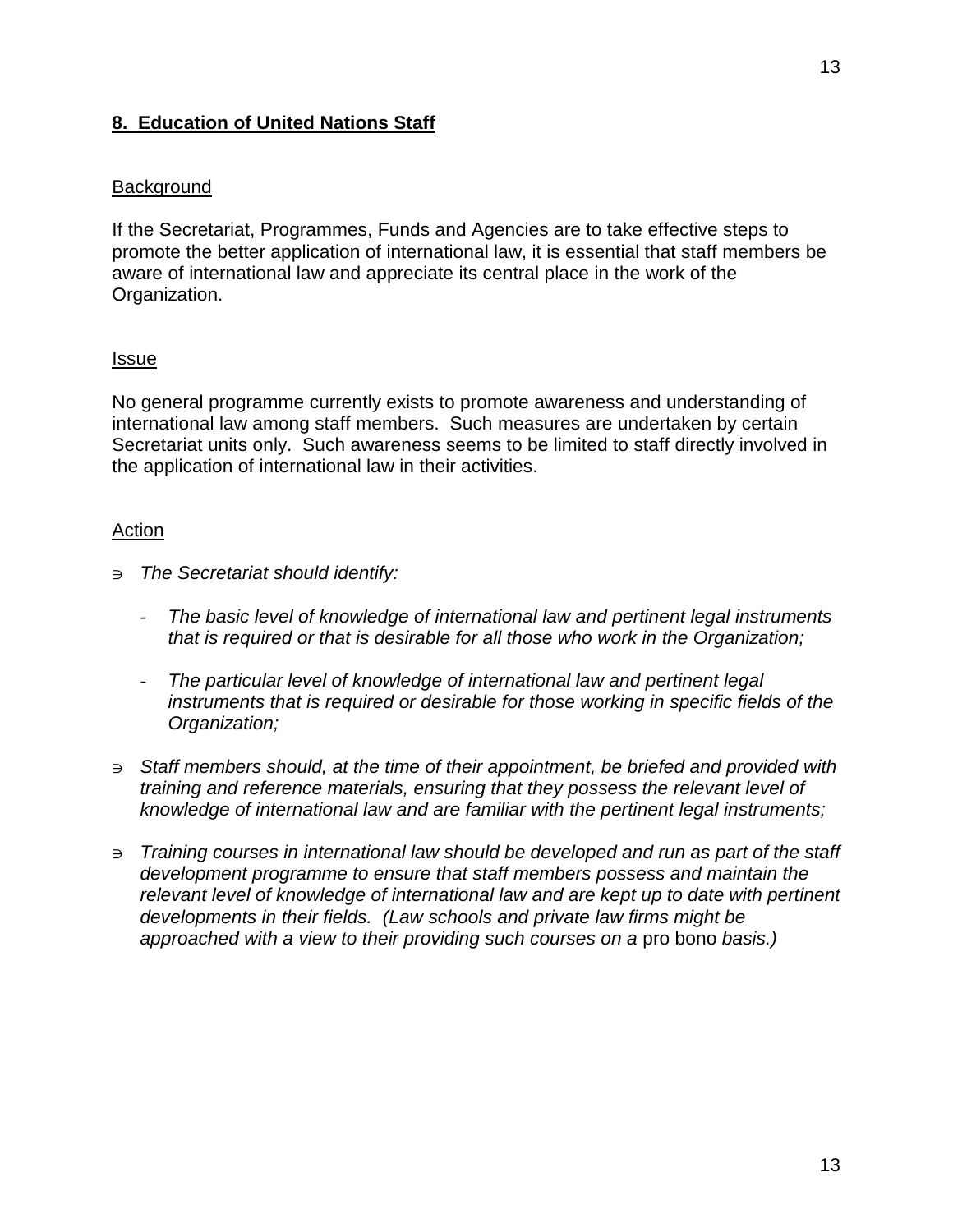# **9. Advocacy for Better Implementation of International Law**

#### Action

*A) The Secretary-General might wish to make use of his unique position to advocate the better implementation or application of international law. In order to enhance the effectiveness of this advocacy:* 

- <sup>∋</sup>*Particular attention should be drawn to the fact that there is a core group of human rights which must be respected at all times and in all circumstances and from which no derogation is permitted;*
- <sup>∋</sup>*Whenever possible and appropriate, implementation of relevant obligations under international law should be made an issue in UN-brokered peace talks. Where*  feasible, mechanisms for monitoring compliance should be included in pertinent *peace agreements;*
- <sup>∋</sup>*Ensuring respect for international law, in particular for human rights and humanitarian law, should be an important element in peace-keeping operations and should, whenever possible and appropriate, be included in their mandates;*
- <sup>∋</sup>*Where advocacy is undertaken in respect of concrete cases of non-compliance, reference should be made to the specific obligation respect for which is in question;*
- <sup>∋</sup>*Advocacy should be undertaken in response, and with reference, to cases of actual or anticipated non-compliance, as well as in the abstract;*
- <sup>∋</sup>*Besides Governments, target audiences should include, where relevant, non-State actors, including non-State parties to armed conflicts, and the private sector;*
- <sup>∋</sup>*Advocacy should be consistent and should be seen to be principled and not to favour or disfavour particular States or groups of States.*

*B) In order better to coordinate the Secretary-General's initiatives with theirs, EOSG should strengthen arrangements with other offices, programmes and organizations which are involved in advocacy of this type (e.g. in the field of international humanitarian law, OHCHR, UNHCR, UNICEF and the ICRC).* 

- *C) Others could assist in this campaign. In particular:*
- <sup>∋</sup>*The assistance of particular NGOs might be sought:*
- *To monitor compliance with treaties;*